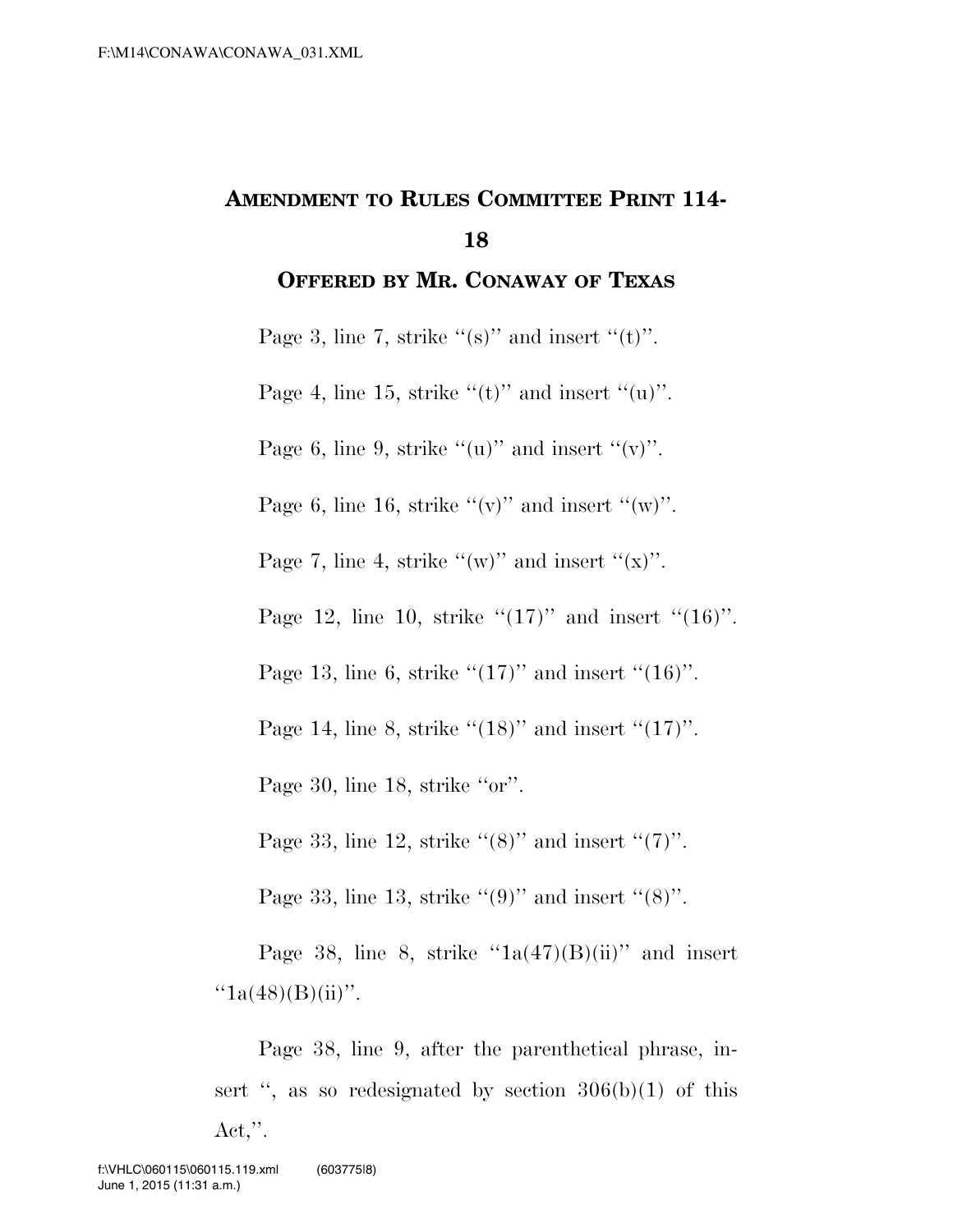Page 38, line 21, strike  $i_{1a}(49)(D)$ " and insert  $"1a(50)(D)"$ .

Page 38, line 22, after the parenthetical phrase, insert ", as so redesignated by section  $306(b)(1)$  of this  $\text{Act},\text{''}.$ 

Page 52, line 15, strike " $1a(10)$ " and insert  $"1a(11)"$ .

Page 52, line 16, after the parenthetical phrase, insert ", as so redesignated by section  $306(b)(1)$  of this  $\text{Act},\text{''}.$ 

Page 55, line 13, strike "subsection," and insert "subsection".

Page 56, line 11, insert "and" after the semicolon.

Page 56, strike line 12.

Page 56, line 13, strike " $(C)$ " and insert " $(B)$ ".

Page 59, line 16, strike " $1a(11)$ " and insert " $1a(12)$ ".

Page 59, line 17, after the parenthetical phrase, insert ", as so redesignated by section  $306(b)(1)$  of this  $Act,$ ".

Page 60, line 18, strike " $1a(12)$ " and insert  $"1a(13)"$ .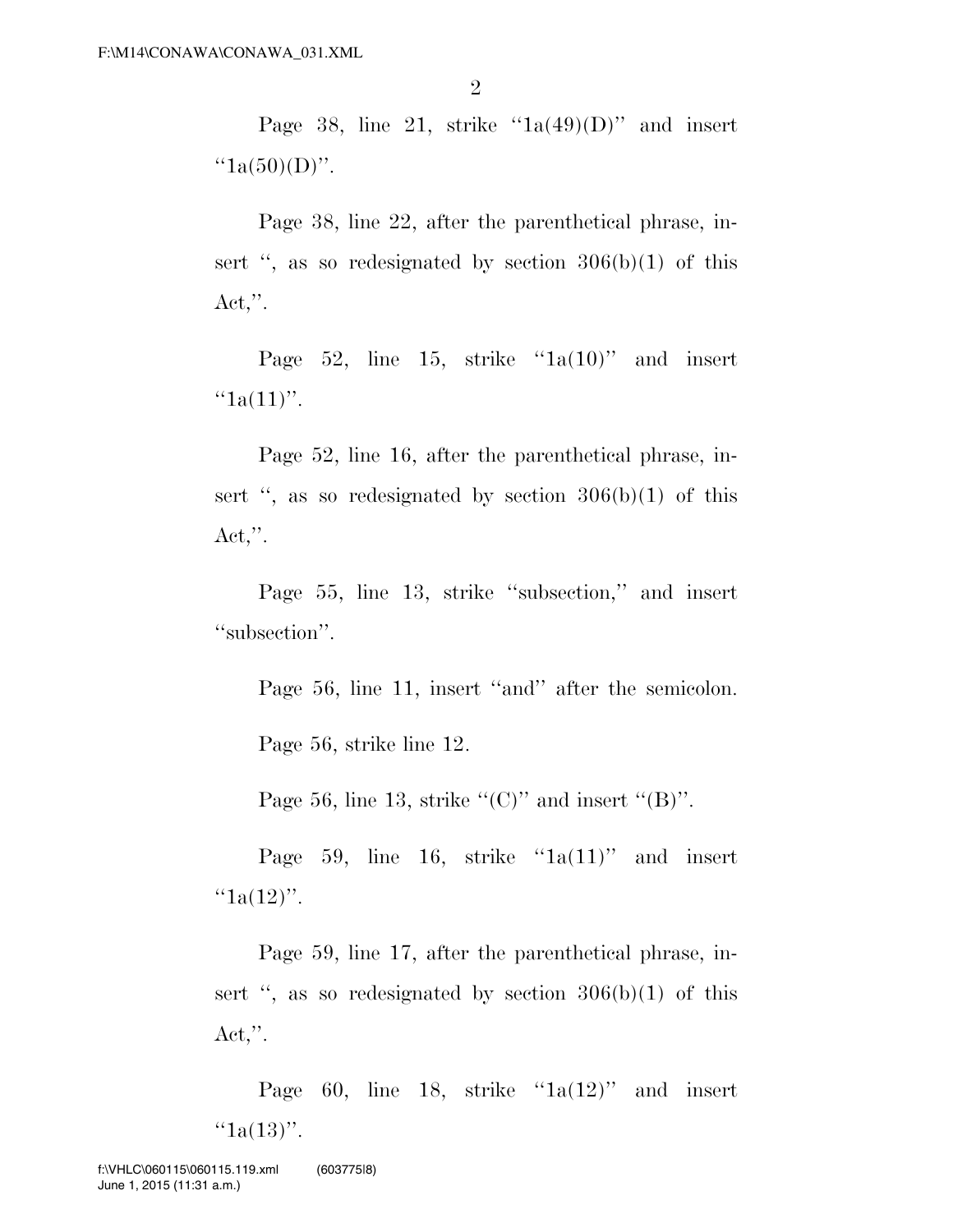Page 60, line 19, after the parenthetical phrase, insert ", as so redesignated by section  $306(b)(1)$  of this Act," after "(7 U.S.C. 1a(12))".

Page 61, line 3, strike  $(11)(C)(ii)$ " and insert  $``(12)(C)(ii)''$ .

Page 62, line 7, strike  $\lq (d)$ ," and insert ", (d),".

Page 62, line 10, strike  $\lq (d)$ ," and insert ", (d),".

Page 62, line 13, strike  $((e)$ " and insert  $((e))$ ".

Page 63, line 9, strike  $i_{1a}(18)(A)(x)$ " and insert " $1a(19)(A)(x)$ ".

Page 63, line 10, after the parenthetical phrase, insert ", as so redesignated by section  $306(b)(1)$  of this Act,''.

Page 63, line 13, strike  $i$ 1a(40)" and insert  $``1a(41)''$ .

Page 63, line 14, after the parenthetical phrase, insert ", as so redesignated by section  $306(b)(1)$  of this  $Act,$ ".

Page 64, line 10, strike " $4i(a)$ " and insert " $4i$ ".

Page 64, line 10, strike " $6i(a)$ " and insert " $6i$ ".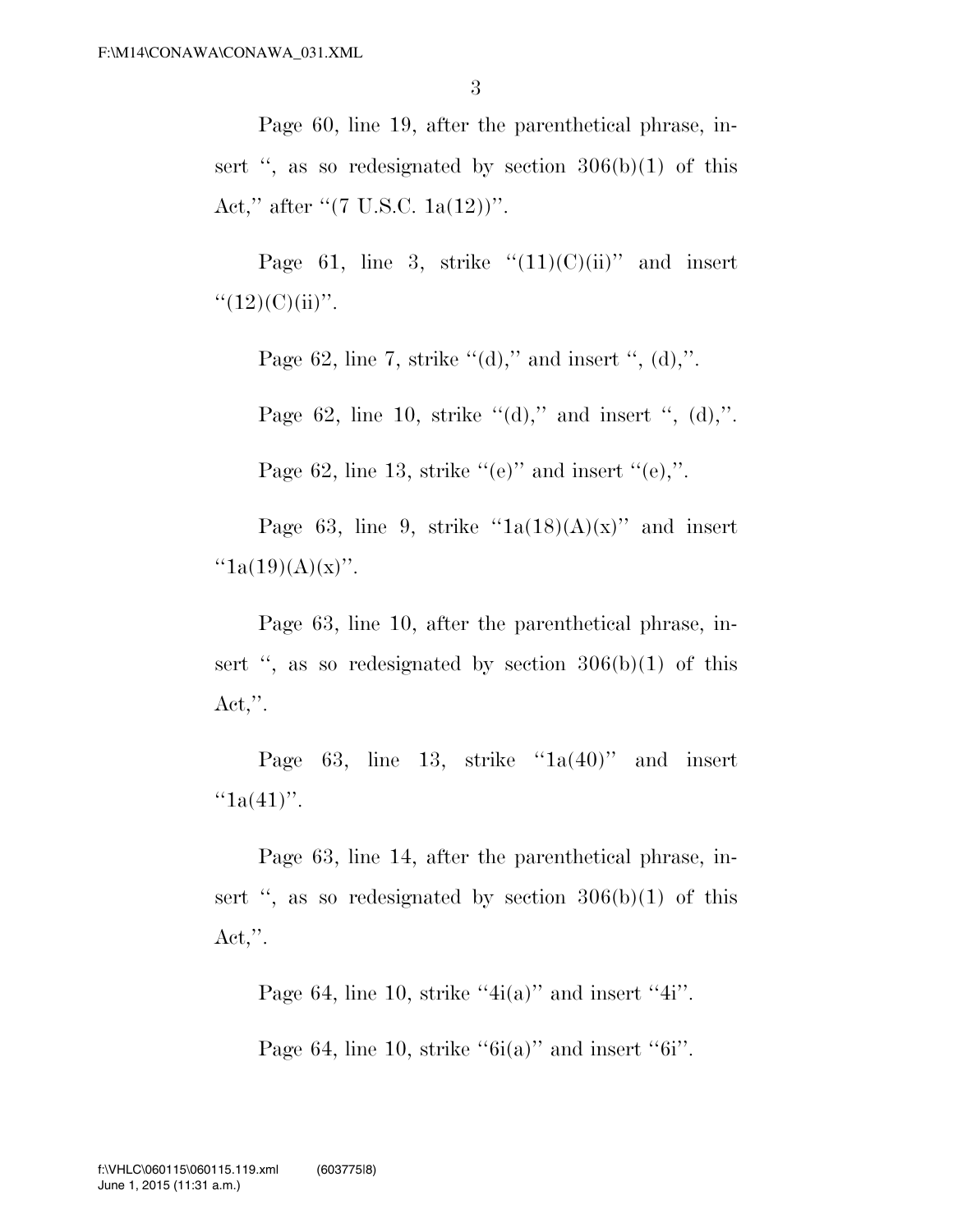Page 66, line 18, strike  $i_{1a}(12)(B)(vi)$  and insert  $"1a(13)(B)(vi)"$ .

Page 66, line 19, after the parenthetical phrase, insert ", as so redesignated by section  $306(b)(1)$  of this  $\text{Act},\text{''}.$ 

Page 66, line 22, strike " $1a(34)$ " and insert  $"1a(35)"$ .

Page 66, line 22, after the parenthetical phrase, insert ", as so redesignated by section  $306(b)(1)$  of this  $\text{Act},\text{''}.$ 

Page 67, line 1, strike  $"1a(35)(B)(iii)(I)"$  and insert  $"1a(36)(B)(iii)(I)"$ .

Page 67, line 2, after the parenthetical phrase, insert ", as so redesignated by section  $306(b)(1)$  of this  $\text{Act},\text{''}.$ 

Page 69, strike lines 6 through 9 and insert the following:

- 1 (4) by striking '', registering,''; and
- 2 (5) by striking ''registration,''.

Page 69, line 12, strike ''each place it appears''.

Page 69, line 20, strike ''derivative'' and insert ''derivatives''.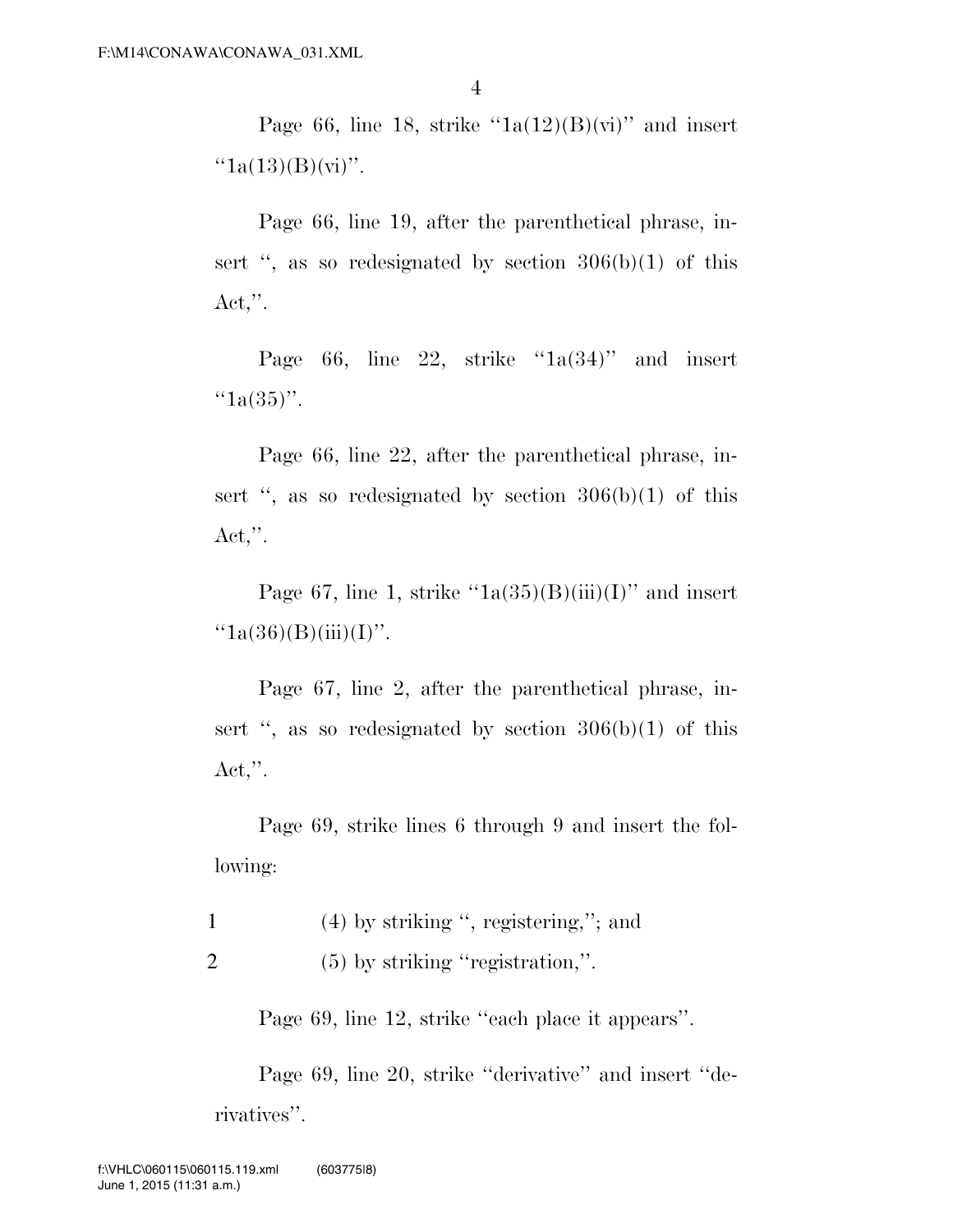Page 69, strike lines 22 through 24 and insert the following:

1 (q) Section  $4a(a)(1)$  of such Act (7 U.S.C.  $6a(a)(1)$ ) 2 is amended—

3 (1) by striking ''or derivatives transaction exe-4 cution facilities''; and

5 (2) by striking ''or derivatives transaction exe-6 cution facility''.

Page 70, line 7, strike " $4c(g)$ " and insert " $4c(e)$ ".

Page 70, line 7, after the parenthetical phrase, insert ", as so redesignated by section  $402(a)$  of this Act,".

Page 71, line 21, strike ''before 'exclude'.'' and insert ''before 'exclude' the first place it appears.''.

Page 72, line 8, strike  $i_{1a}(18)(A)(x)$ " and insert " $1a(19)(A)(x)$ ".

Page 72, line 9, after the parenthetical phrase, insert ", as so redesignated by section  $306(b)(1)$  of this  $\text{Act},\text{''}.$ 

Page 73, line 5, strike  $"1a(12)(A)(i)(II)"$  and insert  $"1a(13)(A)(i)(II)"$ .